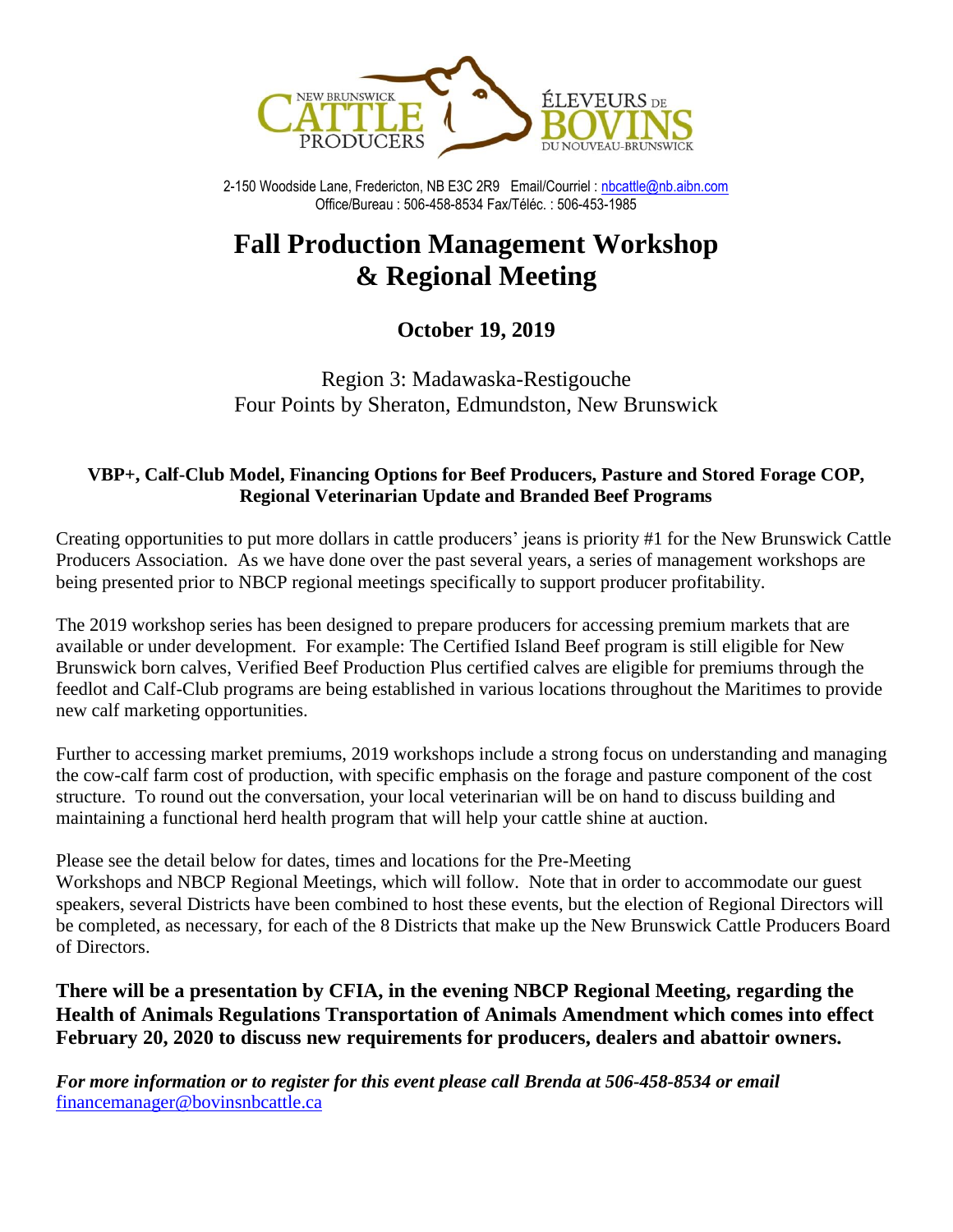# **Fall Production Management Workshop & Regional Meeting**

# **October 19, 2019**

Region 3: Madawaska-Restigouche Four Points by Sheraton, Edmundston, New Brunswick

## **Agenda:**

| 9:00AM  | Welcome & Introductions                                                                 |
|---------|-----------------------------------------------------------------------------------------|
| 9:15AM  | Verified Beef Production + What's In It for You?                                        |
|         | Amy Higgins, Maritime Beef Council                                                      |
| 9:30AM  | A Calf-Club Program Model for the Maritimes                                             |
|         | Amy Higgins, Maritime Beef Council                                                      |
| 10:00AM | Financing Options for Beef Projects – Maintaining a Constructive                        |
|         | Relationship With Your Banker: Phase-1                                                  |
|         | Paul Breau, New Brunswick Cattle Producers                                              |
| 10:30AM | <b>Nutrition Break</b>                                                                  |
| 10:45AM | Financing Options for Beef Projects – Maintaining a Constructive Relationship With Your |
|         | Banker: Phase-2                                                                         |
|         | <b>Paul Breau, New Brunswick Cattle Producers</b>                                       |
| 11:15AM | Pasture and Stored Forage Cost of Production                                            |
|         | Cedric MacLeod, MacLeod Agronomics Ltd                                                  |
| 11:45AM | Regional Veterinarian Programs and Services Update                                      |
|         | Local Veterinarian Office Representative                                                |
| 12:15PM | Lunch on Your Own                                                                       |
| 1:30PM  | <b>CFIA Traceability Regulations Update</b>                                             |
|         | <b>CFIA Representative TBD</b>                                                          |
| 2:00PM  | Adjourn                                                                                 |
| 2:15PM  | <b>NBCP</b> Regional Meeting                                                            |
| 4:00PM  | Adjourn                                                                                 |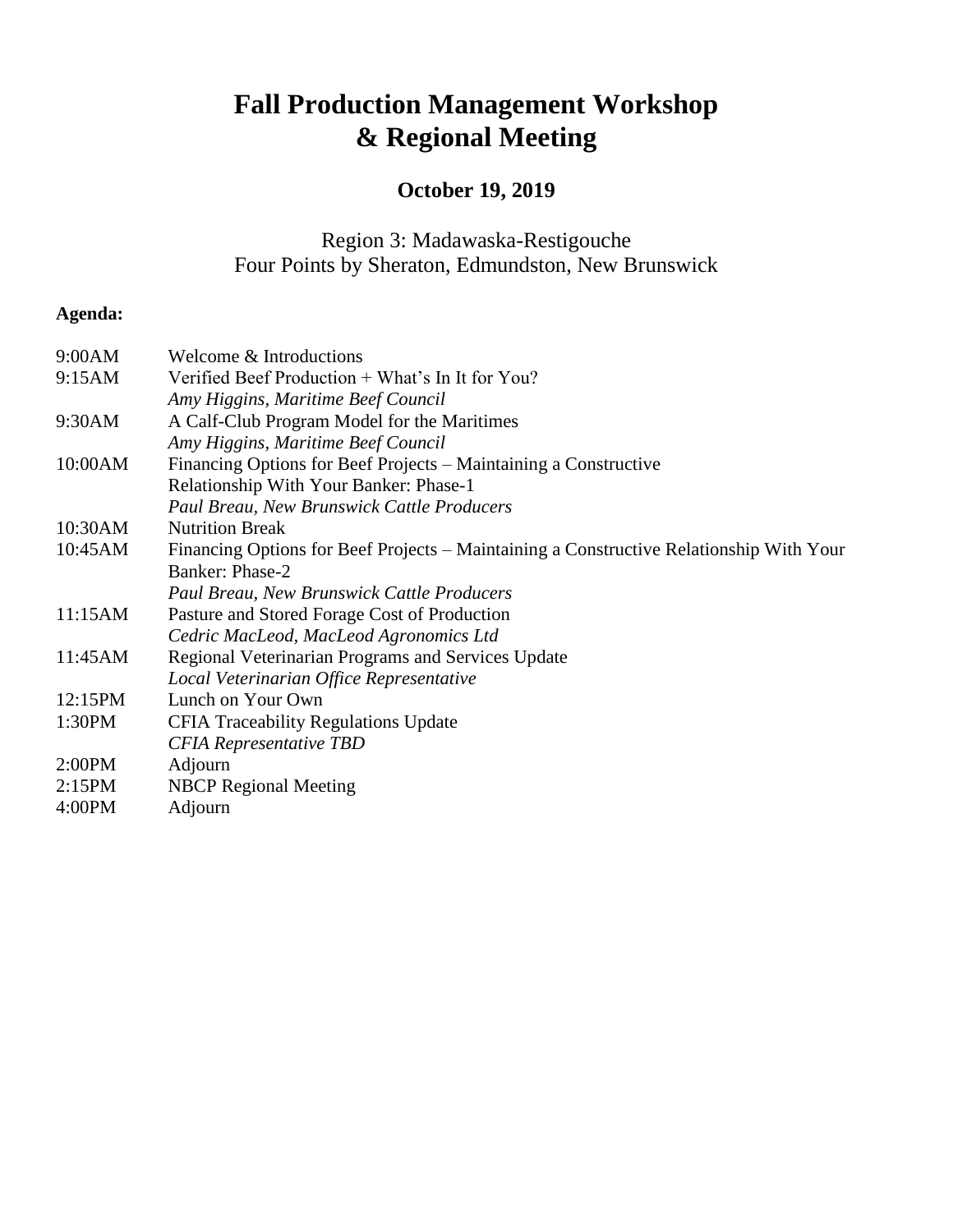

2-150 Woodside Lane, Fredericton, NB E3C 2R9 Email/Courriel [: nbcattle@nb.aibn.com](mailto:nbcattle@nb.aibn.com) Office/Bureau : 506-458-8534 Fax/Téléc. : 506-453-1985

#### **2019 Cattle Handling Initiative**

Application deadline for the 2019 Cattle Handling Initiative is Oct. 31, 2019, with a claim deadline of Dec. 6, 2019.

#### **Requirements for Eligibility (A veterinarian visit must occur and the producer must provide all five requirements for eligibility):**

- 1. Provide Equipment Cost Quotations, and,
- 2. Producers must have submitted their annual Producer Registration Form, and,
- 3. Provide copy of invoice for on-site veterinarian visit to discuss Herd Health Protocol and Cattle Handling Review, and,
- 4. Provide copy of Herd Health Protocol signed by veterinarian, and,
- 5. Provide copy of 2019 Cattle Handling System Review and Upgrade Strategy Form signed by veterinarian

#### **Assistance levels**

Approved applicants are eligible for financial assistance of 50% towards the purchase of animal handling facilities and/or weighing systems. The maximum assistance is \$3,000 per farm. Due to limited funding only a limited number of handling facilities and/or weighing system projects can be approved. Project approval will be considered on a first come-first served basis until funding has been exhausted.

#### **Maritime Beef Council presents the first installment of the: ATLANTIC BEEF SCHOOL**

Friday November 1<sup>st</sup> MODULE #1- Feeding & Nutrition Management 10:00am-6:00pm

Saturday November 2<sup>nd</sup> MODULE #2- Pasture Feeding Systems 8:00am-3:30pm

REGISTER VIA [www.maritimebeef.ca](http://www.maritimebeef.ca/) on Eventbrite by October 28, 2019- it will be a FREE ticket and we will invoice you the tuition fee payable by the Beef School. For assistance, contact Amy Higgins at [maritimebeefcouncil@gmail.com](mailto:maritimebeefcouncil@gmail.com) or 506-349-5395.

#### TUITION FEES:

MODULE #1: \$86.96 + HST= \$100 includes lunch MODULE #2: \$86.96 + HST= \$100 includes lunch BOTH MODULES: \$152.17 + HST= \$175 includes lunch

NEXT Beef School Modules will be released 2 at a time: January 31st & Feb 1st, 2020: MODULE #3- Herd Procurement & Replenishment MODULE #4- Breeding Strategies, Calving Season Management

Dates To Be Announced - MODULE #5- Cattle Handling Systems & Housing MODULE #6- Herd Health Management